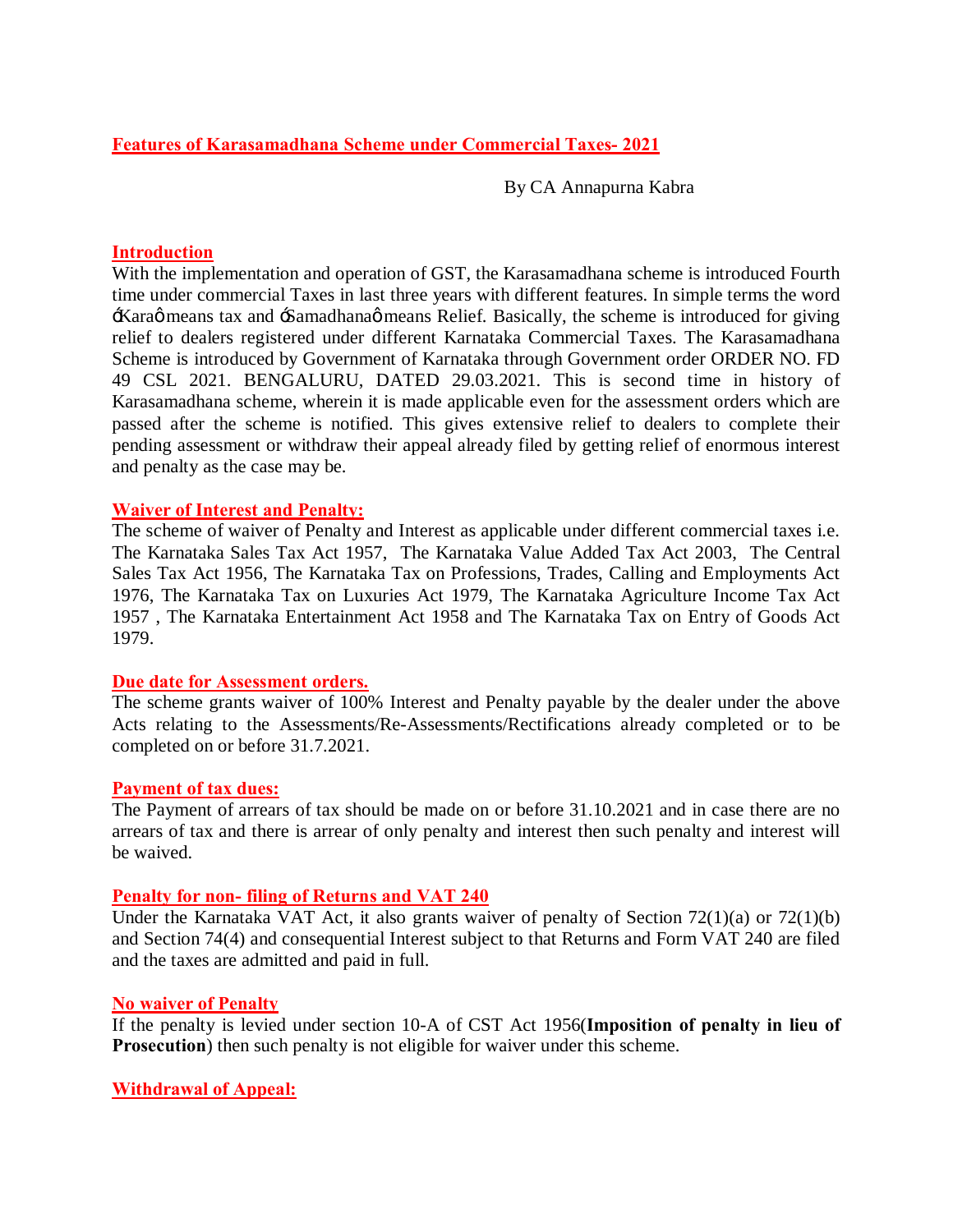If any appeal is filed to Appellate Authority or Court, then the appeal can be withdrawn before filing the application for waiver of Interest and Penalty in **Annexure-I**. Such appellant should file the declaration as specified in **Annexure-II.** Such application and declaration should be filed separately for each year.

## **Amount paid at the time of Appeal:**

Any amount paid at the time of filing the appeal or other applications shall be eligible for adjustment towards arrears of tax outstanding for the assessment year for which the benefits are claimed. The dealer will not be eligible for refund of amount that may become excess as a result of adjustments under this scheme.

# **Refund of Interest and Penalty already paid before introduction of Karasamadhana scheme:**

In respect of cases where any appeal or other application is not filed, the dealer is not eligible for refund of any penalty or interest already paid either in full or in part under this scheme.

## **Can dealer file appeal after opting for this Scheme?**

The dealer shall not file the appeal or other applications before any Appellate Authority or Court or shall not seek rectification of orders/proceedings after filing application for availing the benefits of the scheme or after availing the benefits of this scheme.

## **Not Eligible for this Scheme**

- o Where state has filed an appeal before the Karnataka Appellate Tribunal or the Central Sales Tax Appellate Authority or
- o Where State has filed an appeal or revision or any kind of application before the High Court or Supreme Court or
- o The Competent Authority has initiated Suo Moto Revision proceedings as on the date of this Government order or
- o Any rectification is made to the Assessment order after 31.7.2021

## **Website to file Application**

o The website to file the application is http://ctax.kar.nic.in or http://gst.kar.nic.in

## **Format of Annexure under Different Commercial Tax Acts**

| <b>Sl. No</b> Particulars                                          | <b>Form No</b> |
|--------------------------------------------------------------------|----------------|
| Applications under KST and CST                                     | Annexure-I     |
| Applications under KVAT and CST                                    | Annexure-IA    |
| Applications under KTEG Act/KTPTC&E/KTL Act/KAIT Act   Annexure-IB |                |
| Applications under KET                                             | Annexure-IC    |
| Specific Penalties under KVAT Act                                  | Annexure-ID    |

## **Verification and passing of order by Concerned Authority**

o After filing the application for waiver, the concerned authority will scrutinize and compute the actual arrears of tax, interest and penalty and if any discrepancy is found